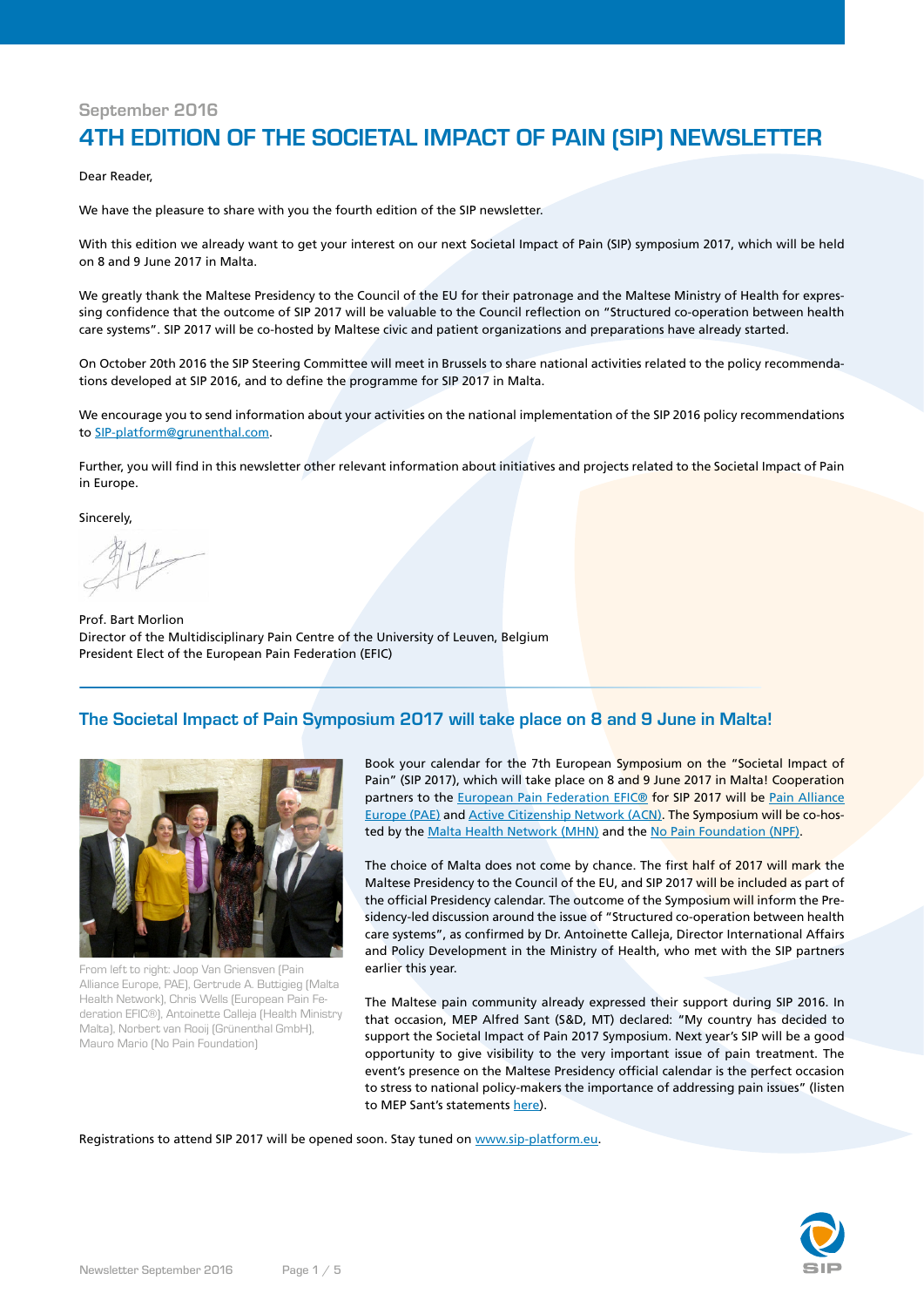### **Maltese Organizations are excited to co-host SIP 2017**



SIP 2017 will be co-hosted by the Malta Health Network (MHN) and the No Pain Foundation (NPF). We have asked Gertrude A. Buttigieg (MHN) and Silvana Fanalista (NPF) about their expectations and how they are preparing for SIP 2017.

#### **What role does pain play in Malta and in your organizations?**

**Silvana**: "*NPF is an international non-profit organisation with the purpose of carrying out social, educational as well as research activities in the field of pain management and pain therapies. Chronic pain and its socio-economic impact represent a priority area for action within European and national health policies, in which the Maltese NPF feels involved."*

**Gertrude**: *"MHN brings together health organisations in Malta; we currently count over 35 organisations representing various conditions and areas. In 2012, we were invited to participate in a project on chronic pain and since then we took up the matter of chronic pain seriously as we think that it is a cross cutting matter which nobody speaks about."*

#### **Can you tell something on the activities of your organization to address the societal impact of pain?**

**Gertrude**: *"In Malta, people suffer from pain but don't talk about it. So over the past 3-4 years we have started raising awareness of the World Day Against Pain. We were surprised about the responses we got from patients, carers and professionals. Quite recently, we*  initiated a local Societal Impact of Pain platform in Malta (SIP Malta). We took the opportunity of bringing people together from all *sectors - patients, support groups, professionals and service providers to see what are their needs and actions to be taken in Malta."* **Silvana***: "All our activities are aimed at improving quality of life of people suffering from chronic pain by raising doctors and citizens' awareness on this issue, for example by promoting awareness in Malta and in Italy, organising events and lectures at school and University, or by supporting research on chronic pain."*

#### **What does it mean for your organizations that SIP 2017 will take place in Malta?**

**Gertrude**: *"Working together with representatives of SIP and NPF will be an opportunity to bring local and foreign stakeholders together to push the importance of chronic pain on the national and European agendas."* **Silvana**: *"There are a lot of goals to achieve in the chronic pain field which requires a cultural change. Such a change needs a comprehensive and multi-disciplinary approach and SIP 2017 in Malta will be a great opportunity to move forward."*

#### **What do you expect from Maltese politicians and health authorities?**

**Silvana**: *"NPF is addressing chronic pain by raising the Maltese Minister of Health awareness. We met several MEPs, trying to involve them actively helping us to give a better life to patients suffering from chronic pain."*  **Gertrude**: *"MHN gets open and positive responses from Maltese politicians and MEPs. With the political support we expect that SIP 2017 will contribute to give pain its rightful place within the priorities set for the health agenda, opening discussions for a National Pain Plan."*

#### **Summary of SIP 2016 outcomes to be released soon**

The SIP 2016 Proceedings Booklet will be released soon on [www.sip-platform.eu](http://www.sip-platform.eu). The publication will include details on each working group and plenary sessions, as well as on the overall Symposium's results. It will be an invaluable resource for the ones who missed SIP 2016 and for those who appreciate a written reference to the proceedings.

#### **MEP La Via promotes a Written Declaration on Chronic Pain**

At SIP 2016, member of the European Parliament (MEP) Giovanni La Via (EPP, IT) declared: *"I am personally promoting with colleagues a written declaration on chronic pain, because we believe access to treatment, continuing quality of care, innovation, and above all, fairness to elderly patients with chronic pain are still not guaranteed."*

La Via, a center-right Italian politicians chairing the Committee on health in the European Parliament, stood by his promise and released a written declaration on chronic non-cancer pain in people over 65 on 12 September. This act of the European Parliament gives the opportunity to MEPs to express their views on a specific matter falling within the competence of the European Union. To be adopted, it needs to be signed by the majority of MEPs, meaning at least 376 of them.

Take action and ask your MEP to sign the Written Declaration before 12 December! Read more [here.](https://www.sip-platform.eu/initiatives/europe.html)

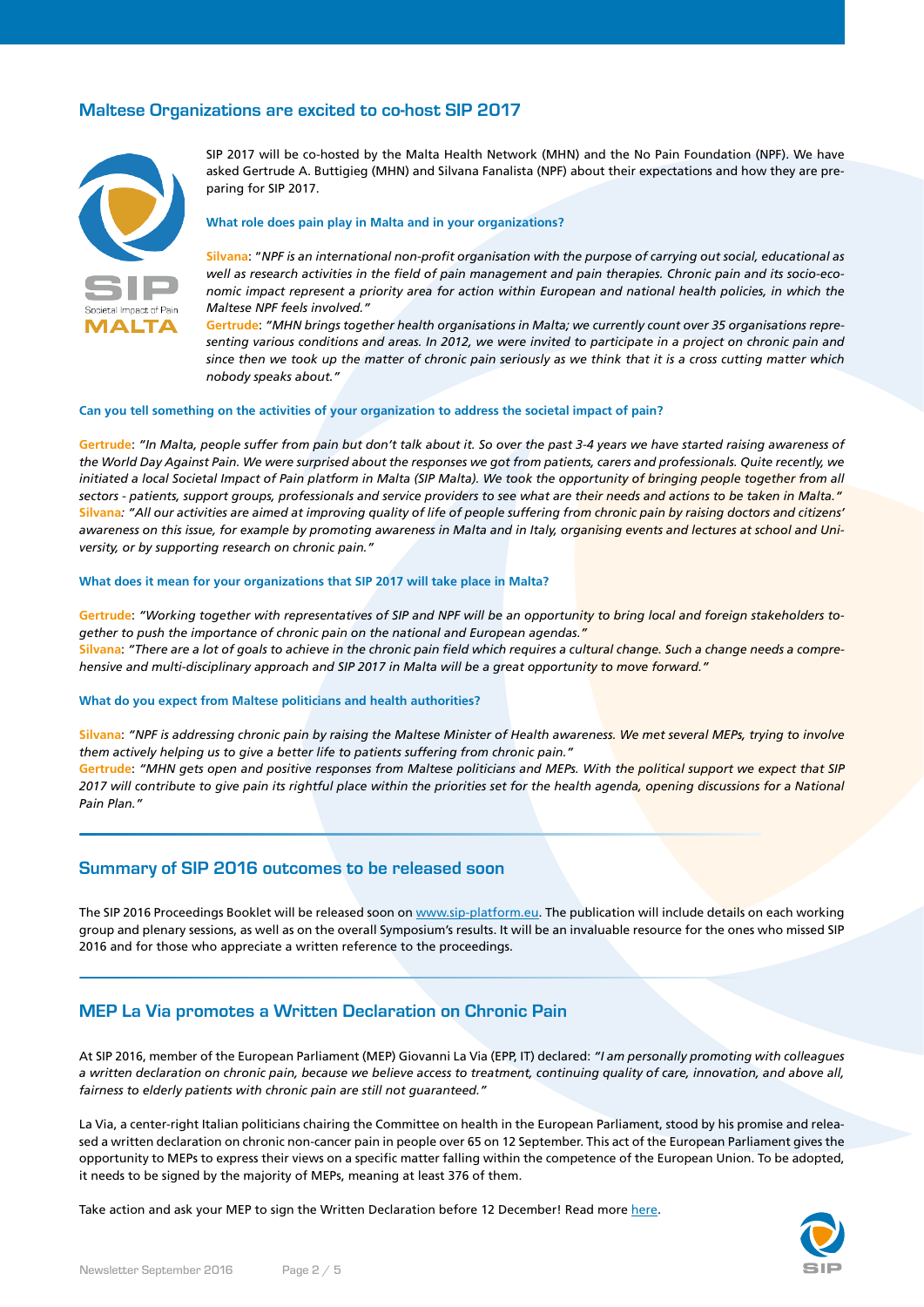### **#MakeWorkWork - rehabilitation and reintegration of workers**

People with neurological and chronic pain conditions may find it difficult to get or keep a job. Unemployment and under-employment can worsen the situation for patients by impacting self-esteem, mental health and increasing isolation.

Anni, living with chronic pain, said *"Work has always been an important part of my life. I work in a men's world and I am good at whatever I do. Due to pain I lost the possibility to work normally and therefore I have lost part of my earnings… my boss does not believe a woman can work in the field of transportation and I think that he also doesn't understand my situation as a pain patient. He gives me less work and the money I bring home is almost nothing"*.

To help Anni and the millions in Europe living with a pain or brain disorder the [MEP Interest Group on Brain, Mind and Pain](http://www.brainmindpain.eu/) is campaigning to improve access to employment for those affected and will launch a Written Declaration in the European Parliament on 25 October.

**Can you get your MEPs to sign?** You will find on [www.brainmindpain.eu](http://www.brainmindpain.eu) a list of MEPs by country and a template letter (we hope translations of some languages will be available soon) to help you. Contact Heather Clarke EFNA's EU Policy advisor [euaffairs@efna.net](mailto:euaffairs@efna.net) for further assistance.

Follow our campaign on Twitter and Facebook with the hashtag **#MakeWorkWork!**

# **MEP Mizzi raises the issue of chronic pain with the Commission**

The Maltese centre-left MEP Marlene Mizzi tables a written question to the Commission on chronic pain in the EU.

MEP Mizzi acknowledges "chronic pain affects around 20% of the adult population in Europe, but it remains poorly managed and under-treated, affecting not only the patients, but also society as a whole". She therefore asks the Commission whether chronic pain is treated as a priority in the EU, the kind of actions it is taking to increase public awareness of chronic pain, and which Member States have recognised chronic pain as an illness.

Read more [here.](https://www.sip-platform.eu/news/details/mep-mizzi-asks-the-commission-on-chronic-pain-in-the-eu.html)

### **Mediterranean Alliance Against Pain**

After the successful edition of SIP 2016, Active Citizenship Network promoted last June at the EU Parliament the conference ["Pain](http://www.interestgroup.activecitizenship.net/115-june-21st2016-pain-therapy-and-the-degree-of-patient-s-pain-in-the-age-of-cross-border-healthcare.html) [therapy and the degree of patient's pain in the age of cross-border healthcare"](http://www.interestgroup.activecitizenship.net/115-june-21st2016-pain-therapy-and-the-degree-of-patient-s-pain-in-the-age-of-cross-border-healthcare.html) in order to further discuss one of the topic debated at SIP. The event focused on the degree of patient's pain in the Mediterranean area, and the idea of a Mediterranean Alliance Against Pain was launched. This initiative aims to better implement the 8 policy recommendations resulted from SIP in that geographic area, involving local and national stakeholders dealing with chronic pain.

### **No Pain Foundation recommendations**

In preparation to the meeting with the Maltese Minister for Health Hon. Christopher Fearne, the No Pain Foundation releases its recommendations for collaboration between NGOs and health services.

Read the article [here.](https://www.sip-platform.eu/news/details/no-pain-foundation-recommendations.html)

### **3.4 Mio patients with severe chronic pain in Germany - increase by 21 percent**

The German Professional Association of Physicians and psychological psychotherapist in pain and palliative care (BVSD) reports about new findings on severe chronic pain patients in Germany.

Read the article [here](https://www.sip-platform.eu/news/details/id-34-mio-patients-with-severe-chronic-pain-in-germany-increase-by-21-percent.html) (in German only).

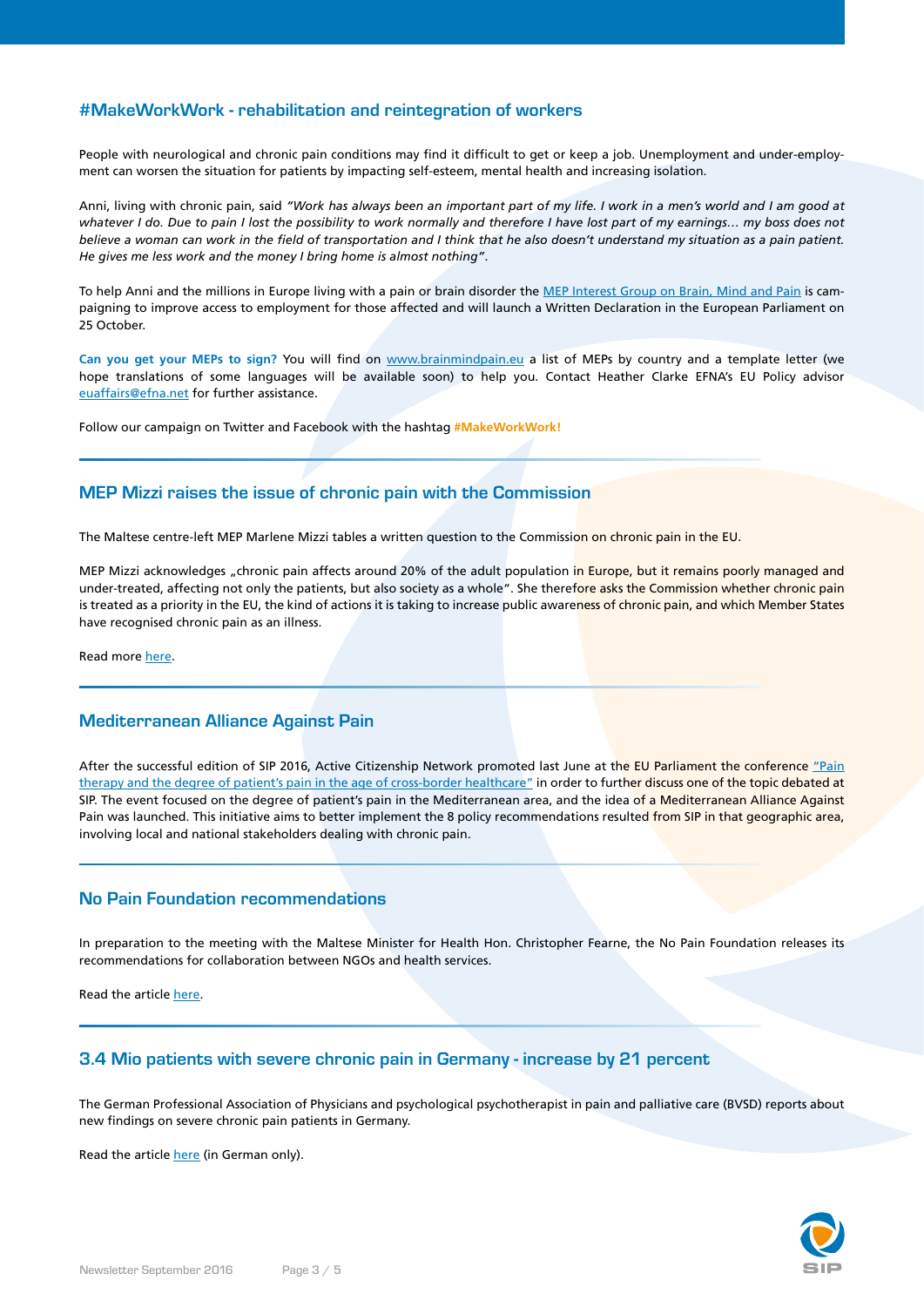# **Airing Pain programme on Pain in Europe**

Airing Pain, the radio programme by Pain Concern, investigates the impact of chronic pain in Europe in the aftermath of the Societal Impact of Pain (SIP) Symposium held on 23 and 24 May 2016 in Brussels.

Read the article [here.](https://www.sip-platform.eu/news/details/listen-to-airing-pain-programme-on-pain-in-europe.html)

# **How the UK can achieve the WHO "25 by 25" goals**

The UK Richmond Group of Charities have compiled a report on how the UK needs to improve efforts to achieve the 25 by 25 targets set by the World Health Organisation (WHO).

Read the article [here.](https://www.sip-platform.eu/news/details/living-longer-living-well-how-we-can-achieve-the-world-health-organisations-25-by-25-goals-in-the-uk.html)

#### **New Report on Chronic Pain in Scotland**

At SIP 2016 Professor Blair H. Smith, National Lead Clinician for Chronic Pain, presented an up to date summary of the evidence on the societal Impact of Pain in Scotland, highlighting the need for Chronic Pain services.

Read the article [here.](https://www.sip-platform.eu/news/details/new-report-on-chronic-pain-in-scotland.html)

### **The Münster Charter, implementation of high-quality pain therapy**

The German Pain Society, the Austrian Pain Society, the German Society for Palliative Medicine and the German national Nursing Association agreed upon the "Münster Pain Charter". The Charter arose from the care research project "Coalition pain free City" (Aktionsbündnis Schmerzfreie Stadt) and aims to demonstrate the necessity for a professional cross-functional systematic pain care.

You find the full article (in German) [here](http://link.springer.com/article/10.1007/s00482-016-0116-7).

# Against pain, an "Hippocratic Oath" for doctors of all specialties

Italian doctors have released a set of ten commitments to treat their patient's pain, the "Commitment against pain, manifesto of the Italian doctors".

Read the article [here.](https://www.sip-platform.eu/news/details/against-pain-an-hippocratic-oath-for-doctors-of-all-specialties.html)

#### **Upcoming events**

#### **October 14-15 Menorca Island (Spain): V Meeting of EMNIPRE**

The annual event for experts in the field on chronic pain is organized by the European Multidisciplinary Network in Pain Research and Education (EMNIPRE). [Download the programme.](http://emnipre.eiu.edu.es/wp-content/uploads/2016/07/Emnipre-110720161.pdf)

#### **October 28-29 Prizren (Kosovo): "6th International Conference for Pain Treatment"**

The conference will cover different topics about pain management, while main topic will be "Joint Pain Treatment". The event will be held in the Complex "Sharri" in Prevalle of Prizren and the Director of Active Citizenship Network will participate as panelist. [Read more](http://www.pha-ks.com/en/).